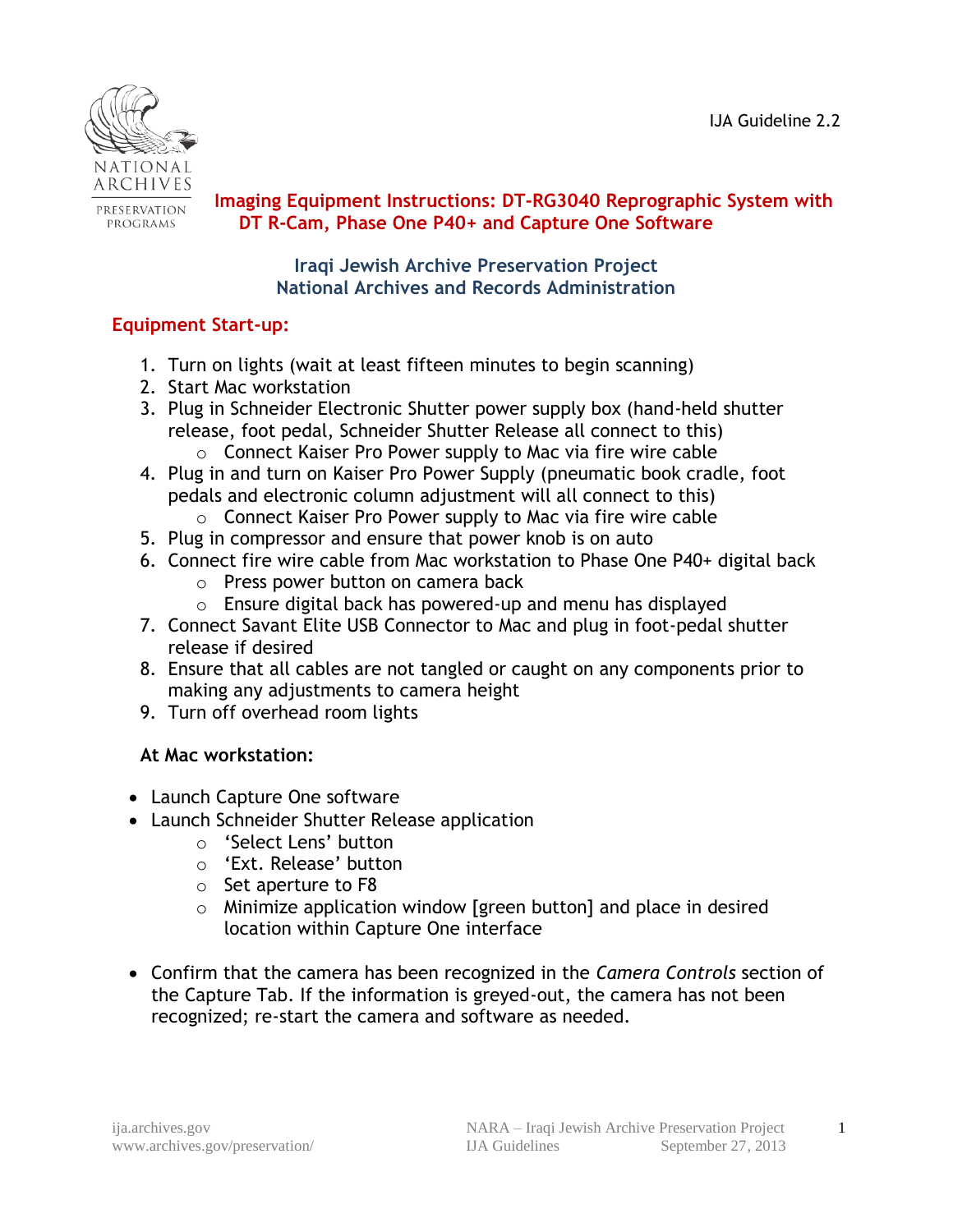### **Job Set-Up:**

All files created will reside within the Capture One Library, and the folder sets stored within the Library for any job captured and processed through Capture One are:

- Capture=Raw Files
- Output=Deliverables
- Trash=Items deleted during capture / processing phases
- Selects=Items flagged during capture / processing phases using Capture One coding features
- .COL50 file=contains session settings

#### **Library Tab**

Ensure the correct location of a new session within the Library Tab:

- Session files should be saved to the individual user's Pictures folder on the desktop for later transfer to the server
- Job name displays correctly or as desired

Create a new session:

• Name session, using standard lab job naming protocols

NOTE: *A new session can also be created upon launching Capture One, where the user is immediately prompted to select previous / create new session.*

#### **Capture Tab**

Confirm the following settings in the order they appear within the Capture Tab:

- **Camera** section:
	- o Camera: Phase One P40+
	- o Format: IIQL
	- o Sensor: OFF
	- $\circ$  ISO: 50
- **Next Capture Adjustments** section:
	- o ICC Profile: Phase One P40+ Outdoor Daylight
	- o All Other: Copy from Last
- **Base Characteristics** section:
	- o Curve: Linear Curve (Not available for selection until shutter is triggered)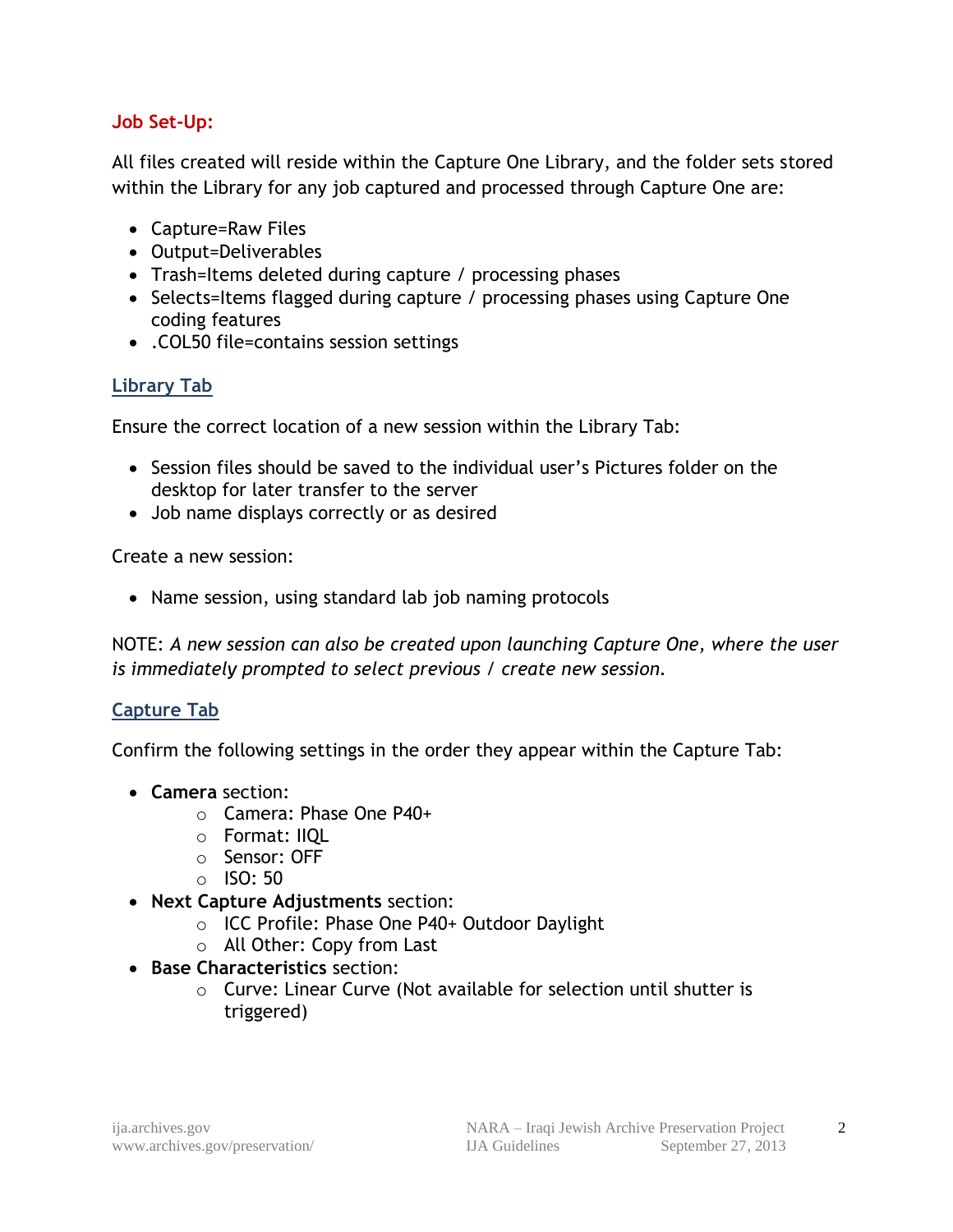### **Exposure and Adjustments:**

The standard order that should be followed at the start of a scanning session or anytime the camera height is adjusted is as follows:

- 1) Preliminary composition and focus
- 2) Exposure
- 3) Lens Cast Calibration (LCC)
- 4) White Balance
- 5) Refined exposure with slight levels / curves adjustments
- 6) Determine file naming
- 7) Begin capture

#### **1) Compose image and make initial exposure:**

- Basic image composition: operator may wish to use the largest item in the group for composing image and determining target placement [the entire group to be shot at the same camera height]
- Use drop chains to determine correct height and PPI. For non-standard size items, operator can determine the PPI manually using one of two methods:
	- 1. Measure the scan area (including surrounding white space and target)
		- Divide 7,320 pixel array by the long dimension of the above measurement
	- 2. Take an exposure with the frame composed as desired
		- **View at 100%**
		- **Select "display in pixels" within crop window**
		- **Crop in to one inch on the dimensional reference**
		- **Longer dimension displayed is the PPI as-shot**
- To trigger the shutter, select the orange "Capture" button within the Capture tab, or trigger with command / k shortcut.
- Focus image: focus image using one of two methods:
	- 1. Manually (recommended) using the focusing ring on the Schneider lens
		- Set image view to 100%
		- Move lens incrementally and take exposures as needed to refine focus
	- 2. Focusing in Live View:
		- Set image view to 100%
		- In Schneider application, adjust lens to wide open (middle icon)
		- Adjust exposure as needed for image to appear in Live View window
		- Adjust focus
		- Close aperture back down to F/8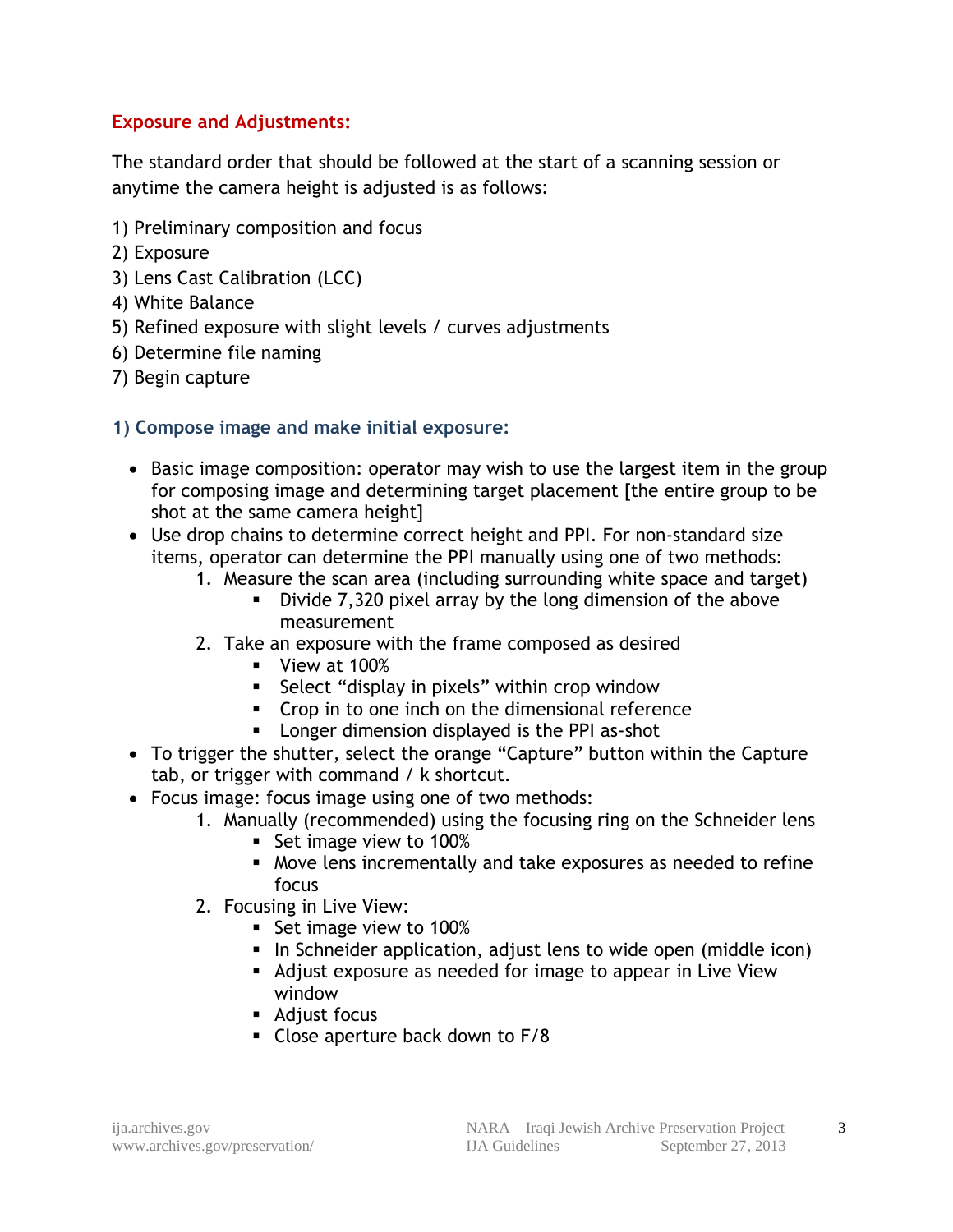Using Composition Mode can be helpful for establishing focus, exposure and composition:

- Rewrites each image made, rather than creating many files to delete, which can be helpful during the refinement stage
- Operator must be sure to reset to OFF when finished set-up and prior to starting job, otherwise files will be continually over-written

If Composition Mode is not used, test exposures can be deleted prior to beginning job:

- Select images for deletion [multi-selection enabled]
- Shift / command / delete all selected images

## **2) Adjust exposure:**

- Ensure that gamut warning icon has been selected for clipping warnings
- Adjust exposure using Schneider application. F8 should remain the default aperture, and adjustments should be made to the shutter speed to arrive at the optimal exposure.

*Slight adjustments to the F8 setting are okay using 1/10 increment scale. Further exposure refinement can be made later, but ensure that exposure is as close as possible, particularly for the white patch, before proceeding, as LCC and white balance will be affected by the exposure.* 

## **3) Lens Cast Calibration:**

Once a base exposure has been established, remove document, target(s), and white board from table. If using the pneumatic book cradle with the glass top, the LCC analysis should be performed *through* the glass, with the white card inserted into the cradle and *underneath* the glass.

- Replace with the clean white board used only for making LCC profile
- Take exposure of white board (do not make any changes to settings)
- Close lens down by one stop (ex. F-8 adjusted to F-11)
- Take a second exposure of empty white board (this should appear DARKER than previous)

Go to *Lens Tab* to perform Lens Calibration (LCC):

Ensure that the following settings are checked / specified:

- Lens: Generic
- LCC: Color cast (checked); Light falloff (checked)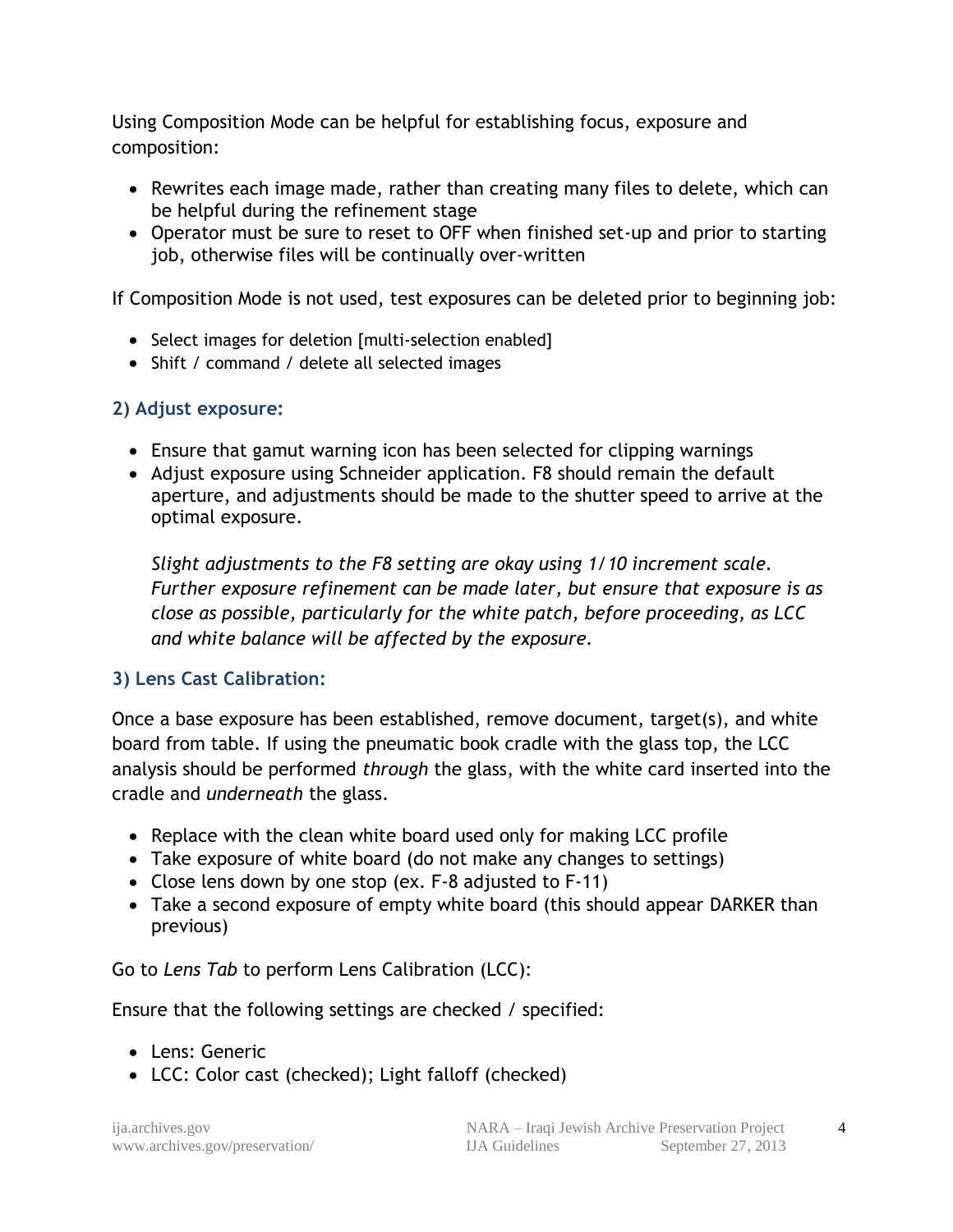- Chromatic aberration: none; Light fall off (checked) 100%; Hide distorted areas (checked)
- LCC drop-down menu should display: default-none

Access drop-down menu and select ANALYZE

When prompted to save, input date along with ppi:

- 04-01-2012-600
- $-04-01-2012-400$

User will see "Saving LCC Profile. Please Wait" during analysis.

NOTE: Several errors can occur during this phase and will result in flawed calibrations, which will affect all subsequent exposures if not corrected:

1. If the lens is not stopped down, an overexposure warning message will appear during the analysis

2. Not removing items from table or accidentally selecting a previous capture with items pictured will result in an uneven calibration; analysis *must* be performed on an exposure of the empty white card

In the event of a mistake, delete the LCC profile out of list and repeat process

## **4) White Balance:**

- Select orange dropper on the **Camera** section of the Capture Tab OR select from taskbar menu:
	- o Use 13 patch on Golden Thread target to establish white balance
	- o After white balance is established, select "SET" button [above "Capture" button]; this will put white balance command in files, rather than apply it directly after capture

## **5) Refine Exposure:**

- Remove LCC board from table or cradle and store safely to ensure cleanliness
- Replace white board or backing paper; targets; document on table or under glass
- Refine exposure using slight curves / levels adjustments to further refine and achieve aim points: DO NOT USE PICKERS TO SET BLACK OR WHITE POINTS Display readouts on white, black and midpoint patches, and manually adjust in curves / levels
- Required aim points on the Golden Thread Target:
	- $\circ$  10 patch (white)=235
	- $\circ$  21 patch (black)=12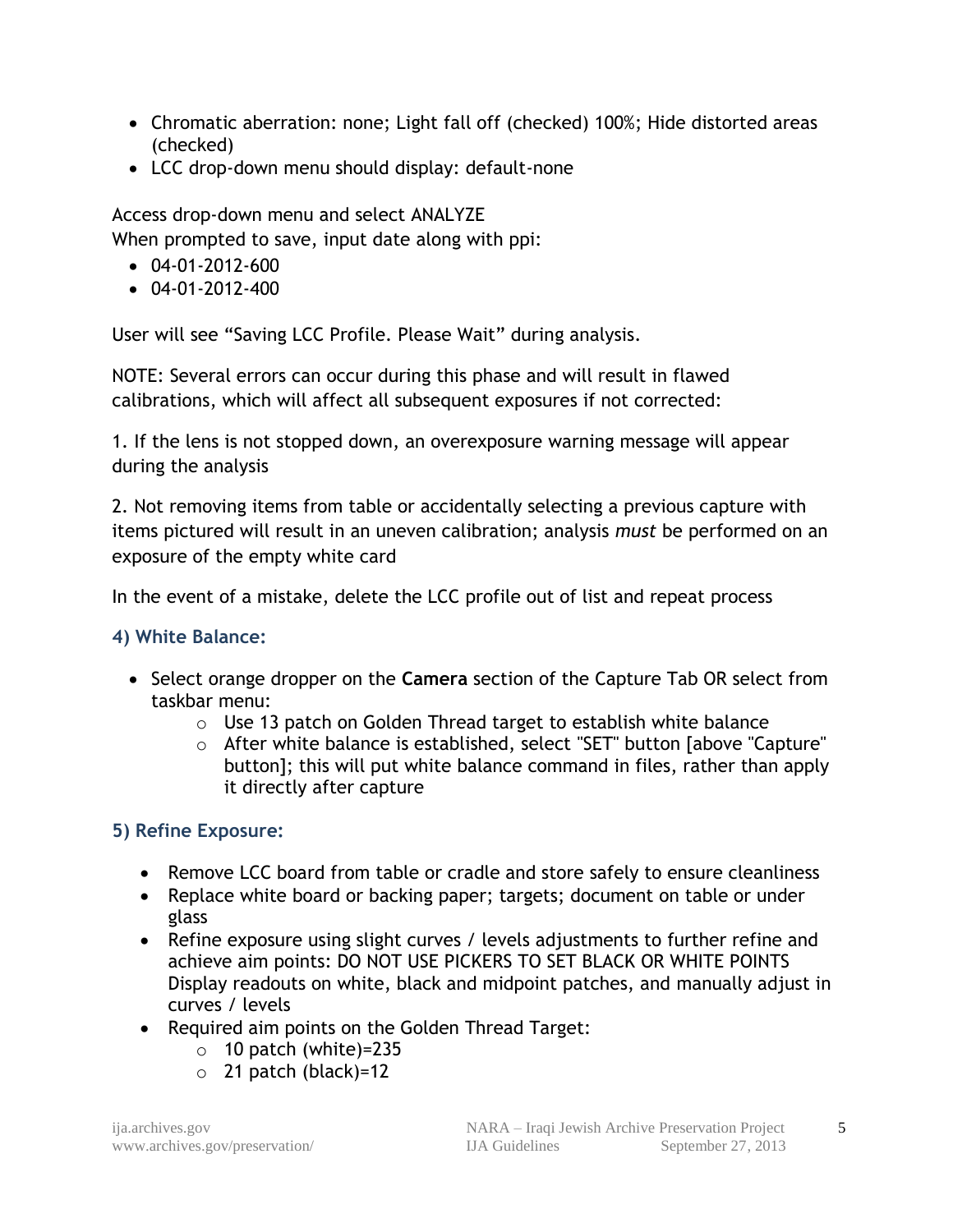- o NOTE: Midpoint value will *not* be adjusted
- To save curve / level adjustments:
	- $\circ$  Go to drop-down menu for each adjustment type
	- o "Save User Preset"
	- o Use date / PPI naming convention:
		- **Example: 03-30-2012-600**

Tonal adjustments present in Primary Variant will be applied to subsequent exposures until removed or re-adjusted

Double-check exposure as needed

## **7) File naming:**

Specify file name in format box within Next Capture Naming area of Capture Tab:

- Type in file name or enter sub-menu (right side) to select a preset or specify custom identifier
- A number of frequently-used NARA identifiers have been pre-set, including the *IJA Project* naming convention:
	- o IJA file naming example: "ija-1234-0000-0001" [see document entitled *VIS Imaging Lab IJA File Naming Protocol* for more detailed information]
- Use "reset capture counter" to reset sequential numbering to "1"
- Numbering increments can be adjusted for recto-verso shooting as needed o Set Capture Counter Increment to 2 for bound materials
- Numbering mistakes can be overwritten in the image thumbnail view. Reset Capture Counter to renumber and resume proper sequence

# **8) Begin Capture:**

## **\*\*If using Composition Mode, be sure to disable it now, as all subsequent captures will overwrite the previous capture\*\***

Uninterrupted capture can now begin. All settings should remain in effect and applied to all exposures and can be expected to remain consistent until changed, or until a camera height adjustment is made.

Settings will need to be checked and re-adjusted for camera height changes or after lengthy breaks in same-day scanning. Focus should be checked periodically, particularly when scanning volumes or items of varying height.

During capture and processing, double-check card-stack icon as changes are being enacted: when the icon is selected and illuminated (orange), changes are enacted on *all* selections; when the icon is de-selected (greyed-out), changes are made only to the single, selected image.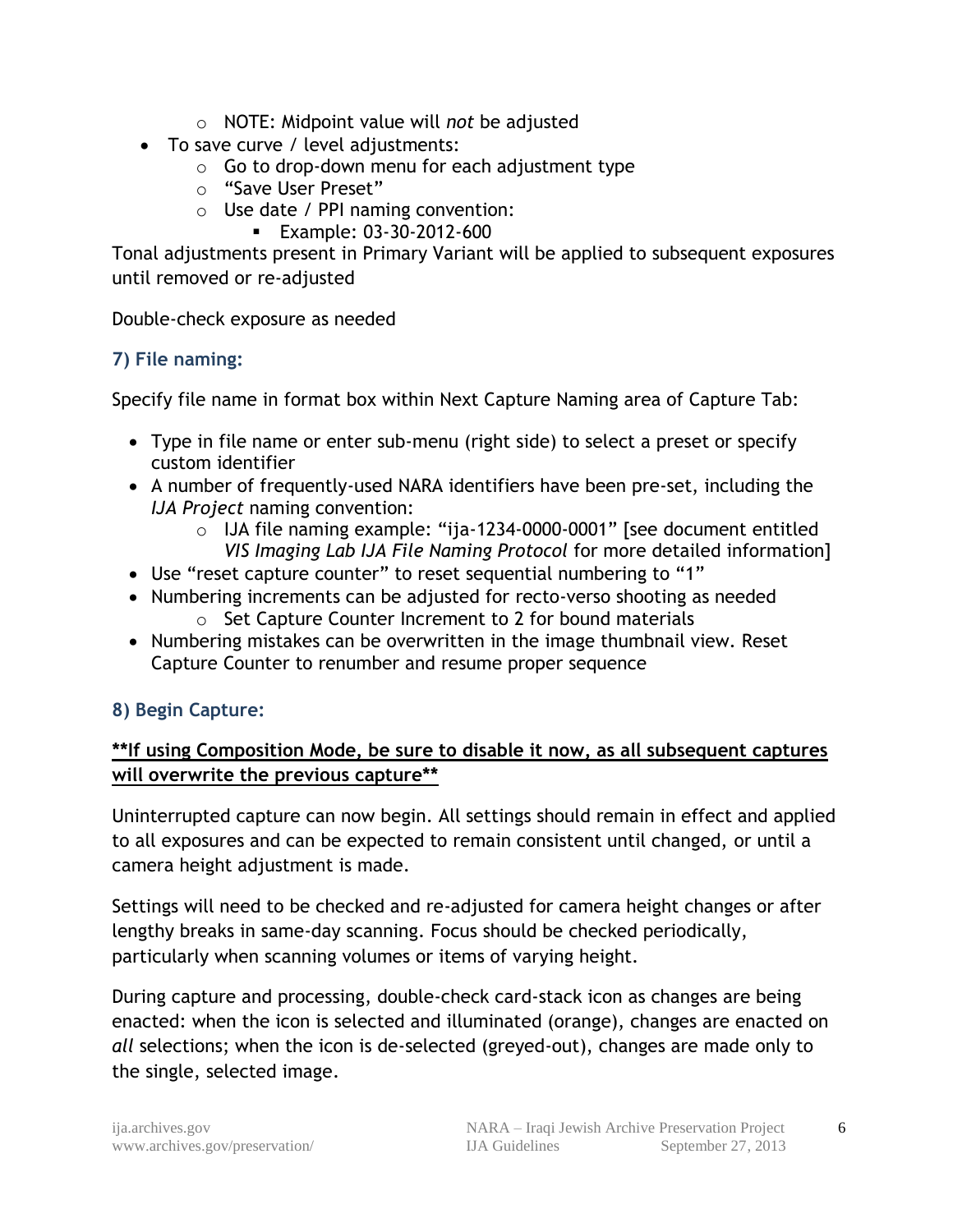## **Applying Metadata:**

Data can be applied to the entire set of files, or select files as appropriate during the scanning stage or at the time of image processing:

- Fill in appropriate information
- Copy to clipboard
- Select all items to embed with specified metadata (be sure that multi-selection button is enabled)
- Go back to clipboard and select "Apply"

*\*Metadata can also be saved as part of a style, and applied during scanning process*

## **Cropping Images:**

All cropping and de-skewing should be performed prior to processing derivative files. For documents of equal or similar size, crops can be copied and applied to subsequent captures for ease and greater efficiency.

- Select crop icon from the Cursor Toolbar
- Select unconstrained ratio
- Scroll through captured images in viewer and draw crop box as desired
- To straighten a crooked image, select the rotation tool from the Cursor Toolbar and draw a horizontal or vertical line across the top or side of the pictured document; image will de-skew upon releasing mouse

To apply a crop and/or de-skew setting to one or more files:

- Highlight thumbnail of desired setting to select it as the primary view
- Under main toolbar: Adjustments $\rightarrow$ Copy Adjustments [or use copy / apply button]
- $\bullet$  Select image(s) to apply crop
- Under main toolbar: Adjustments $\rightarrow$ Apply Adjustments [or use copy / apply button]
- Adjust further by moving or nudging crop box (Apple/arrow keys)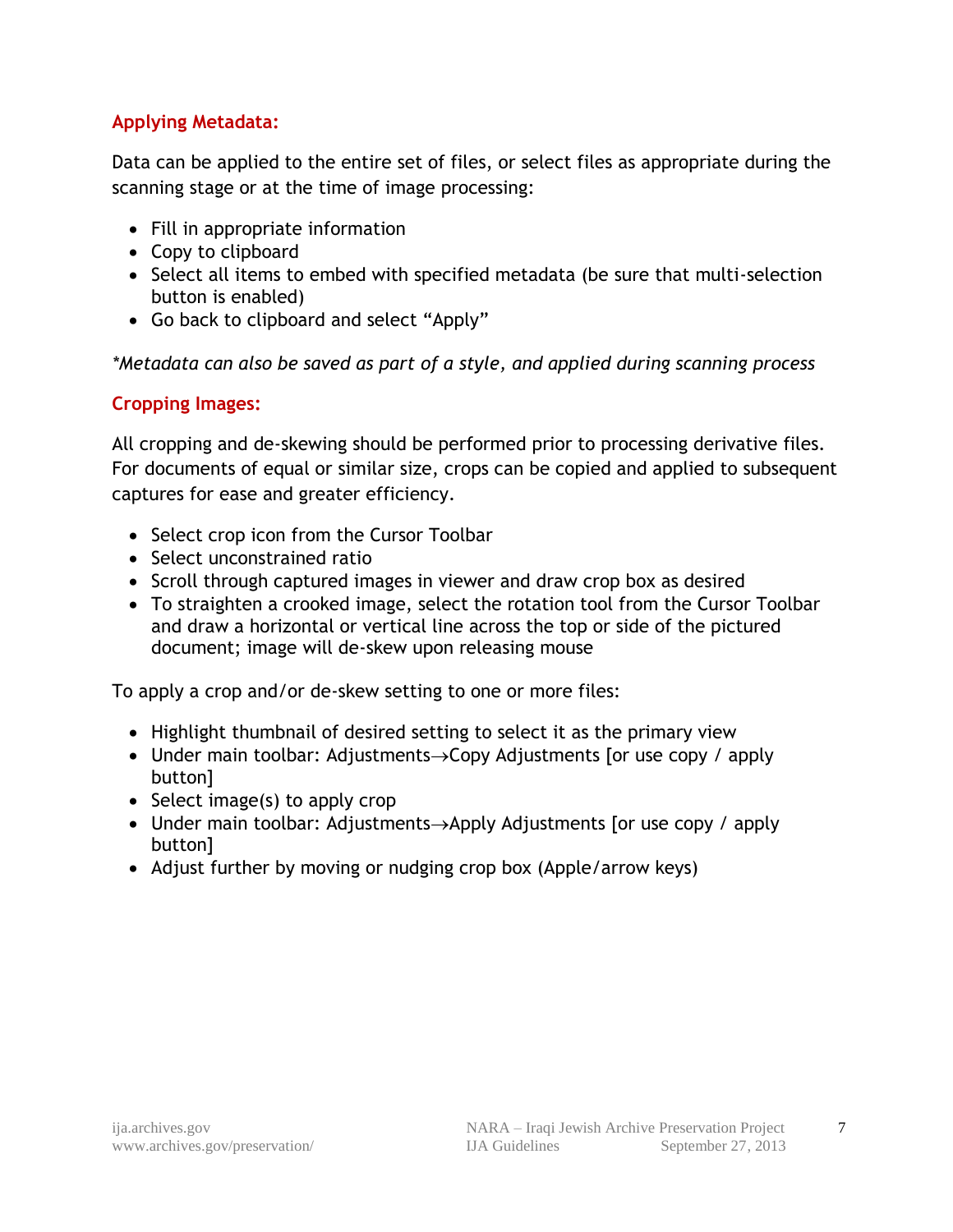#### **Image Processing:**

Process recipes can be created and saved in order to generate the two file types to be created for the IJA project:

- 1) **Master Tiff:**
	- Saved at actual image size
	- 8-bits
	- Resolution set as-shot
	- Assign RGB profile
- 2) **Master JPG:**
	- Saved at actual image size
	- Resolution set as-shot
	- Assign RGB profile
	- 100% quality [no compression]
- Select appropriate process recipe [or make custom]
- Check "show enabled" box
- Input correct PPI
- Confirm tiff or jpg format
- Confirm RGB profile
- Confirm 8-bit file
- Enable multi-selection button and select files for processing
- Select process button to add files to queue and begin processing

Note that no changes to the file name are required when generating the master file sets. Upon completion, there will be a set of full-resolution tiffs and jpgs, and no naming conflicts should occur due to the different file extensions. An additional derivative set that will require a unique suffix will be created at a later stage [see the *Image Processing in Capture One* document for further information]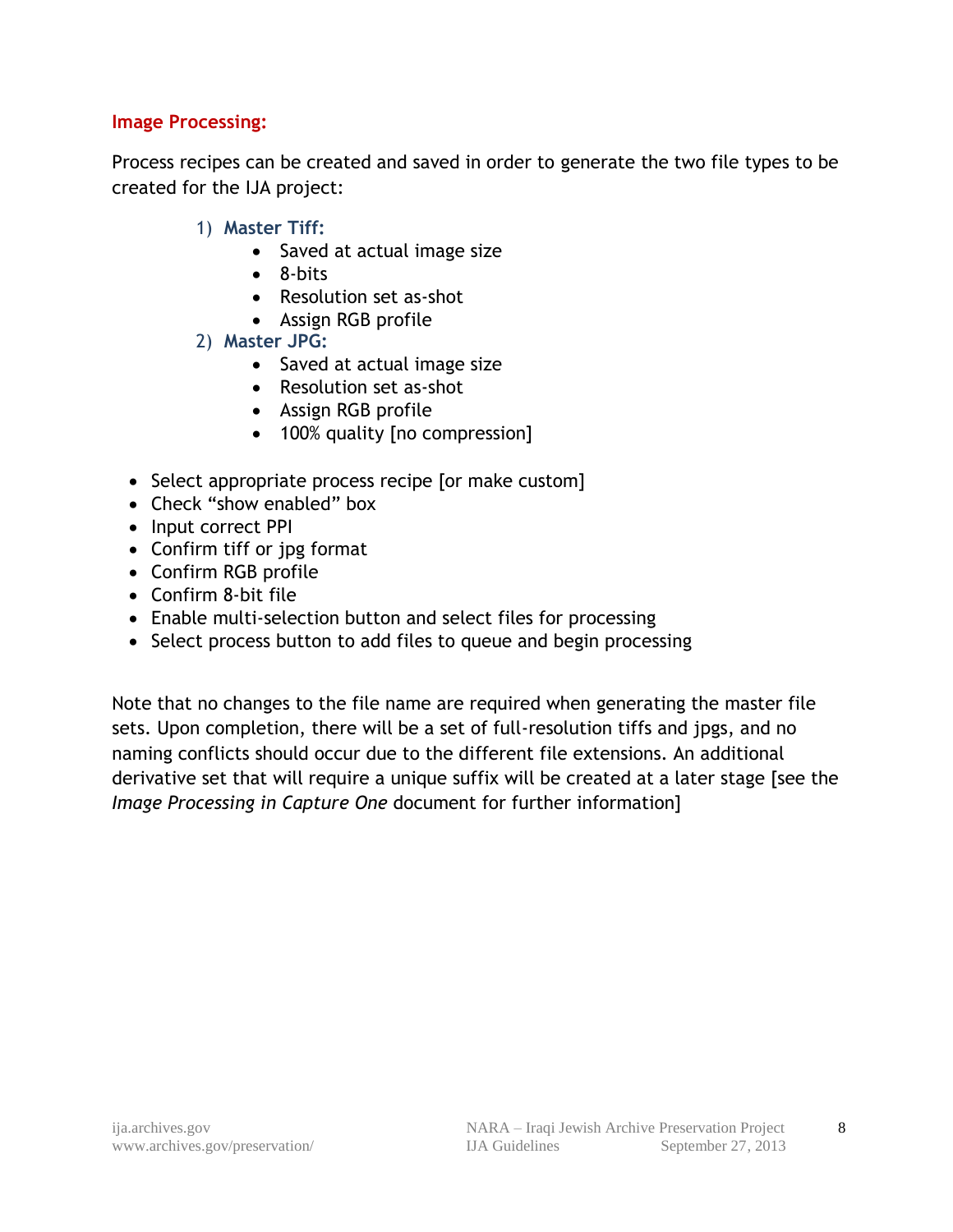**Image 1:** *Capture One Process Tab: Master tiff process recipe*

|                            | א∎ <b>אט לפ</b> אם ה                                                         |  |  |  |  |  |  |
|----------------------------|------------------------------------------------------------------------------|--|--|--|--|--|--|
|                            |                                                                              |  |  |  |  |  |  |
| PROCESS RECIPES            |                                                                              |  |  |  |  |  |  |
| Name<br>master tiff        |                                                                              |  |  |  |  |  |  |
|                            |                                                                              |  |  |  |  |  |  |
|                            |                                                                              |  |  |  |  |  |  |
| Show Enabled Only          | $+$ $+$                                                                      |  |  |  |  |  |  |
| PROCESS RECIPE             |                                                                              |  |  |  |  |  |  |
| <b>Basic</b>               | Advanced<br>Watermark                                                        |  |  |  |  |  |  |
|                            |                                                                              |  |  |  |  |  |  |
|                            | Format TIFF<br>$\div$ 8 bit $\div$                                           |  |  |  |  |  |  |
| Compression None           |                                                                              |  |  |  |  |  |  |
|                            | ICC Profile Adobe RGB (1998)<br>≑.                                           |  |  |  |  |  |  |
| Resolution<br><b>Scale</b> | 650 px/in<br>- 91                                                            |  |  |  |  |  |  |
|                            | Fixed<br>100%                                                                |  |  |  |  |  |  |
|                            |                                                                              |  |  |  |  |  |  |
| Sharpening <b>Disable</b>  |                                                                              |  |  |  |  |  |  |
| Open With None             | ÷<br>File Icon M Create thumbnails on save                                   |  |  |  |  |  |  |
|                            |                                                                              |  |  |  |  |  |  |
| OUTPUT NAMING              |                                                                              |  |  |  |  |  |  |
| Format                     | Image Name<br><b>I</b>                                                       |  |  |  |  |  |  |
| Job name                   | Custom Name                                                                  |  |  |  |  |  |  |
| Sample                     |                                                                              |  |  |  |  |  |  |
|                            | Output To /Users/jseitz/Pictures/Untitled/Output<br>$\overline{\phantom{a}}$ |  |  |  |  |  |  |
|                            | Space Left 509.51 GB                                                         |  |  |  |  |  |  |
| PROCESS SUMMARY            |                                                                              |  |  |  |  |  |  |
|                            |                                                                              |  |  |  |  |  |  |
|                            |                                                                              |  |  |  |  |  |  |
|                            |                                                                              |  |  |  |  |  |  |
|                            |                                                                              |  |  |  |  |  |  |
|                            |                                                                              |  |  |  |  |  |  |

\*Resolution of master files will vary depending on dimensions of original material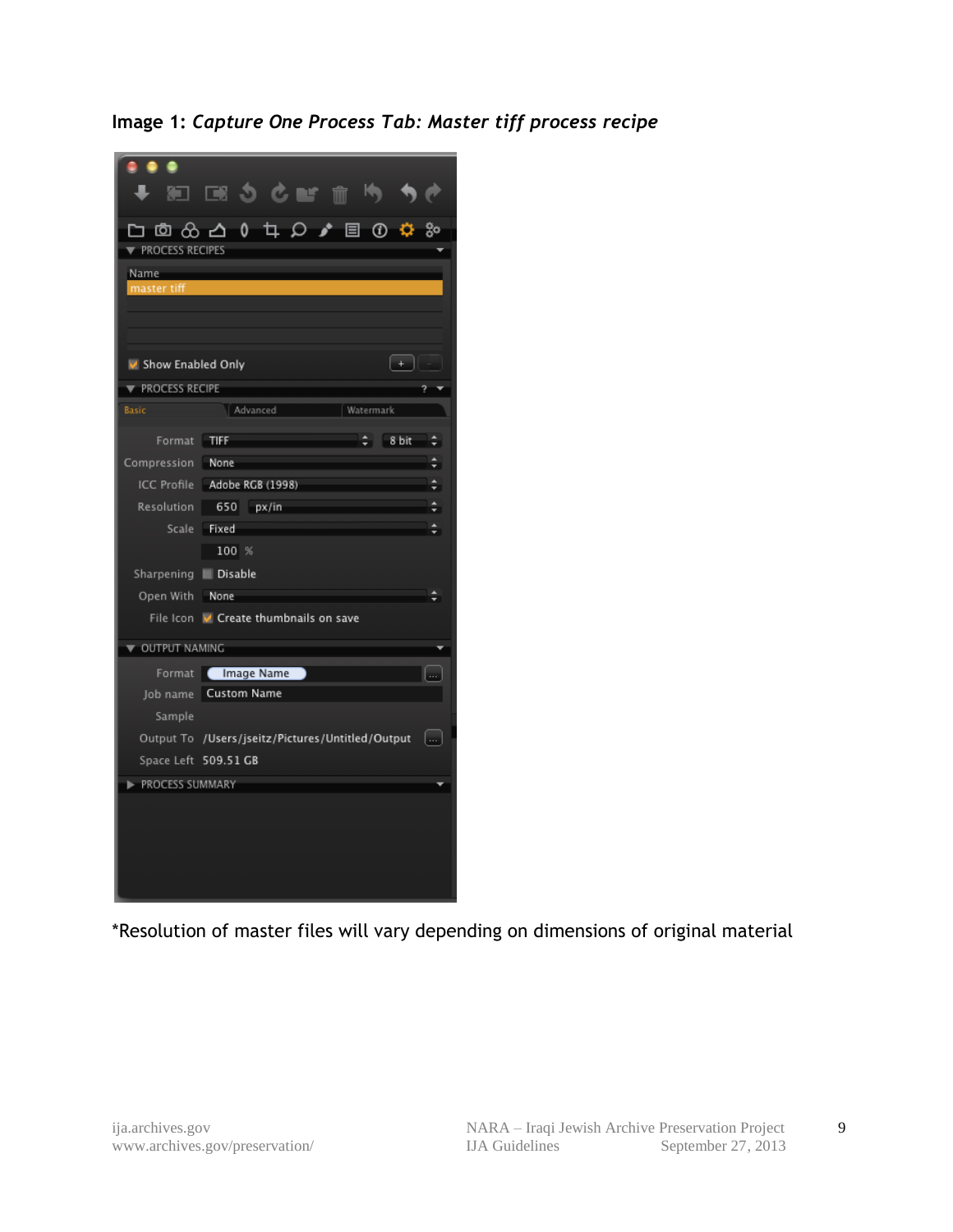**Image 2:** *Capture One Process Tab: Master jpg process recipe*



After processing is finished, ensure completeness of derivative set and transfer to appropriate partition on server. No further image processing should be required.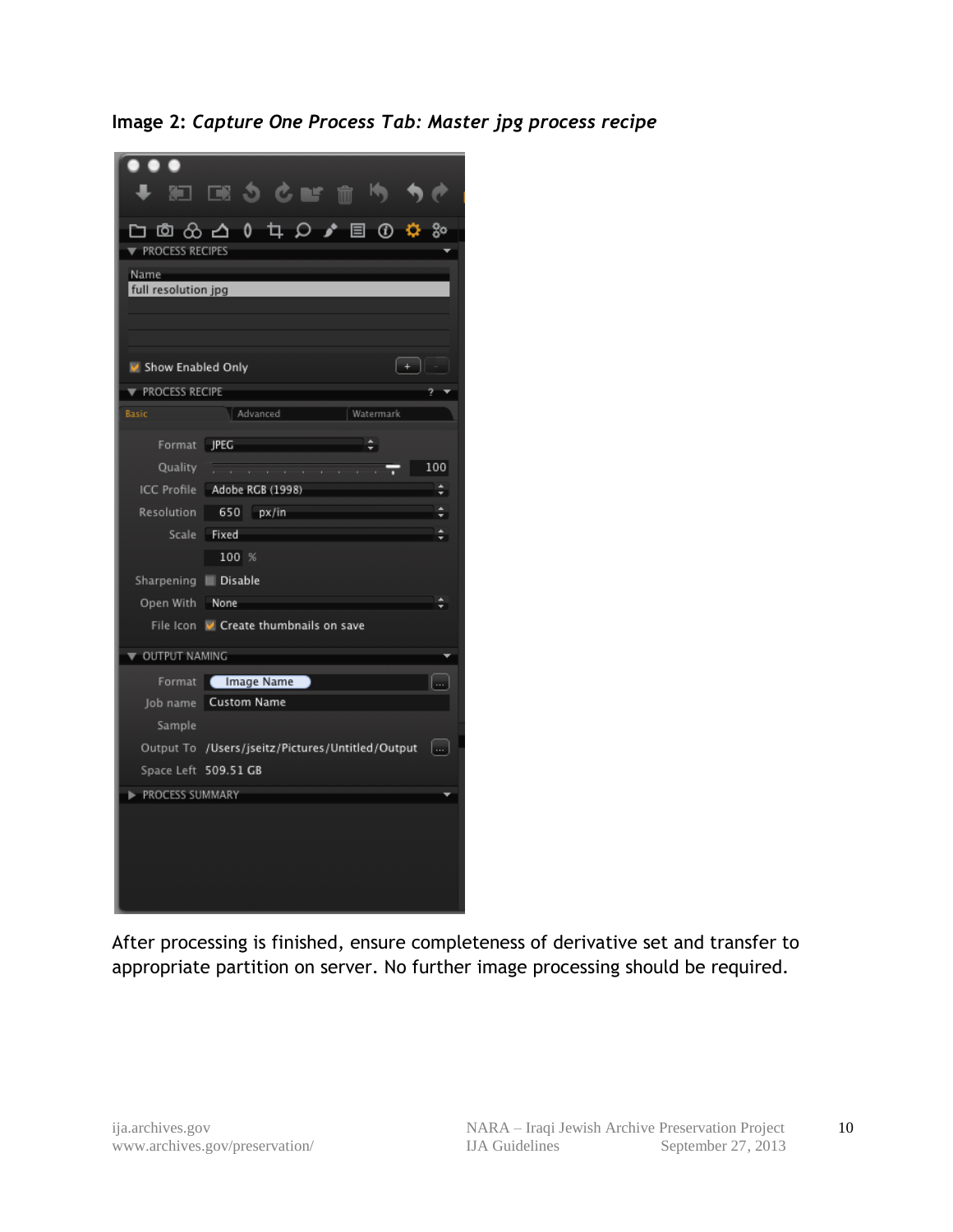#### **Appendix: Miscellaneous Settings**

**Capture One Preference Settings:**

NOTE: *The following settings will likely be selected already, though should be confirmed at the beginning of a scanning session, or anytime a re-start is necessary due to a system crash to ensure settings have not defaulted.* 

*Image 1a: Capture One Preferences: General*

| General                                                                                        |
|------------------------------------------------------------------------------------------------|
| 10 8 4 4 8<br>General Appearance Image Capture Color Exposure Crop<br>Focus Warnings<br>Update |
| Viewer                                                                                         |
| Zoom with scroll wheel                                                                         |
| Session and Library                                                                            |
| Open in new window                                                                             |
| Importing                                                                                      |
| ○ Open Importer when mounting removable media                                                  |
| Hardware Acceleration                                                                          |
| Use OpenCL: Never                                                                              |
| <b>Activities</b>                                                                              |
| Automatically show window                                                                      |
| Favorites                                                                                      |
| Ask About Adding Previous Session Folder to Favorites                                          |
| <b>Defaults</b>                                                                                |

*Image 2a: Capture One Preferences: Appearance*

| $\bullet$ $\circ$ $\bullet$                                         | Appearance                    |                    |
|---------------------------------------------------------------------|-------------------------------|--------------------|
| General Appearance Image Capture Color Exposure Crop Focus Warnings | 回口的公口田公                       | $\Omega$<br>Update |
| Viewer                                                              |                               |                    |
| Medium<br>Color:                                                    | ۸<br>$\overline{\phantom{a}}$ |                    |
| Margin: $=$                                                         |                               | 3<br>px            |
| Proof Margin: =                                                     |                               | 25<br>px           |
| Viewer and Browser                                                  |                               |                    |
| Solid<br>Pattern:                                                   | ▲                             |                    |
| Local Adjustments                                                   |                               |                    |
| Mask Color:                                                         |                               |                    |
|                                                                     |                               | <b>Defaults</b>    |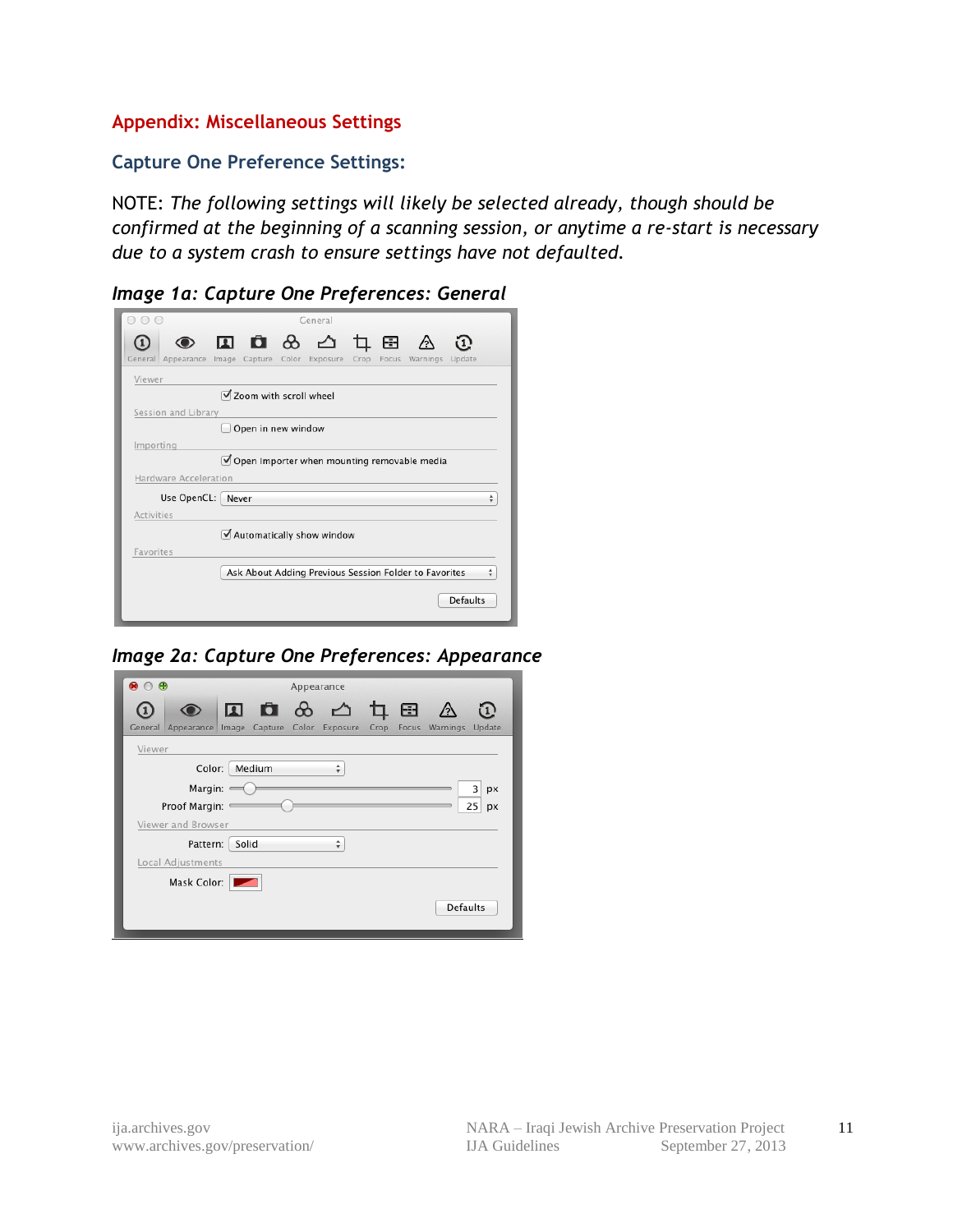#### *Image 3a: Capture One Preferences: Image*



#### *Image 4a: Capture One Preferences: Capture*

| $\bigcirc$<br>∩         | Capture                                                       |                     |  |       |                 |        |  |  |
|-------------------------|---------------------------------------------------------------|---------------------|--|-------|-----------------|--------|--|--|
| General.<br>Appearance  | 国内801国<br>Image Capture Color Exposure Crop                   |                     |  | Focus | Warnings        | Update |  |  |
|                         | Phase One Configuration                                       |                     |  |       |                 |        |  |  |
| Extension:              | <b>IIQ</b>                                                    | ÷                   |  |       |                 |        |  |  |
| Shutter Latency:   Zero |                                                               | $\frac{1}{\pi}$     |  |       |                 |        |  |  |
| Power Mode:             |                                                               | $\frac{\hbar}{\pi}$ |  |       |                 |        |  |  |
|                         | Safe Mirror Up                                                |                     |  |       |                 |        |  |  |
| Leaf Configuration      |                                                               |                     |  |       |                 |        |  |  |
| Camera:                 | Not selected                                                  | ÷                   |  |       |                 |        |  |  |
| Live Preview            |                                                               |                     |  |       |                 |        |  |  |
| Pause After:            | 5 minutes                                                     | ÷                   |  |       |                 |        |  |  |
| Providers               |                                                               |                     |  |       |                 |        |  |  |
|                         | $\nabla$ Leaf<br>Ø Mamiya<br><b>√</b> Canon<br><b>√</b> Nikon |                     |  |       |                 |        |  |  |
|                         |                                                               |                     |  |       | <b>Defaults</b> |        |  |  |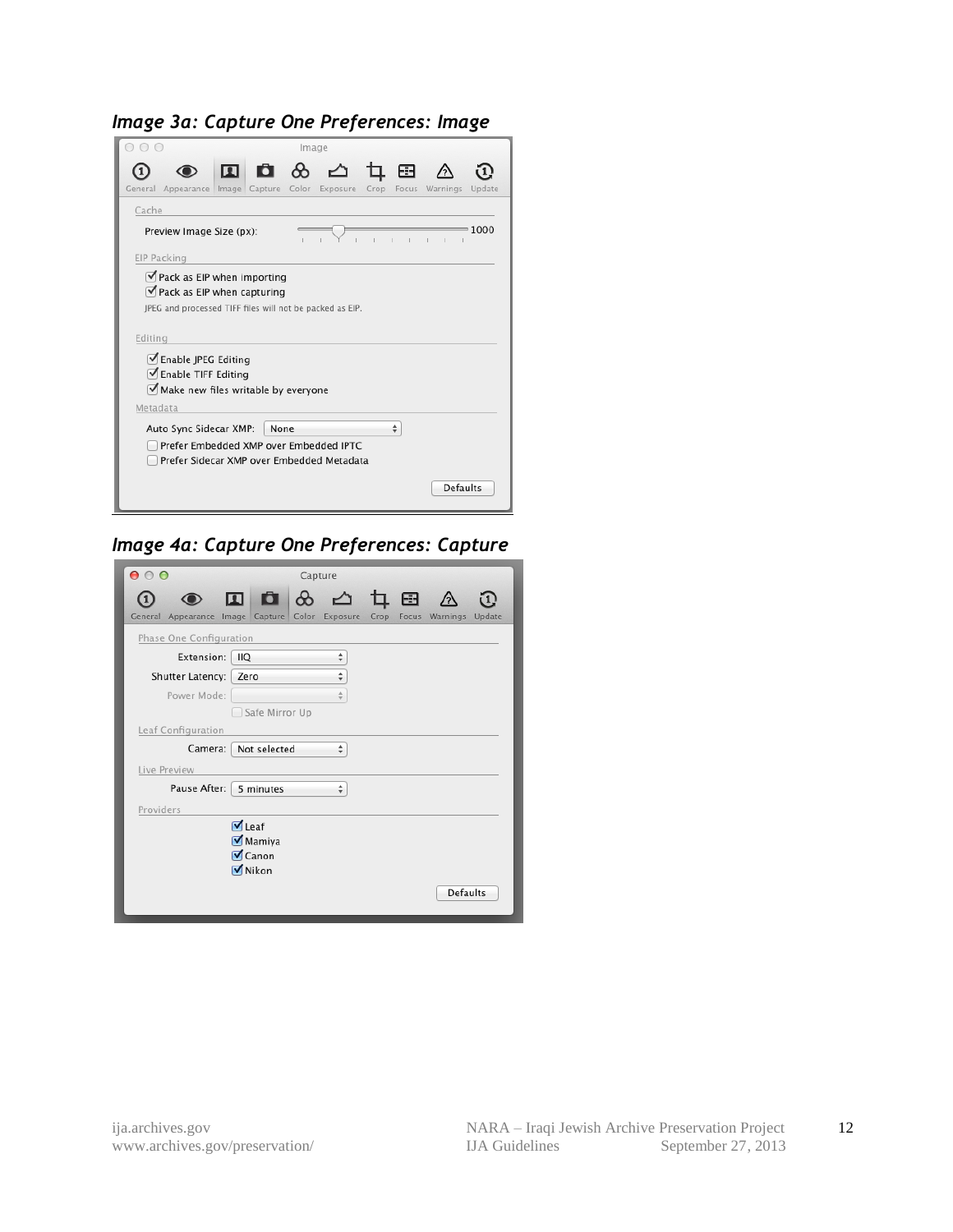*Image 5a: Capture One Preferences: Color*



*Image 6a: Capture One Preferences: Exposure*

| $\bullet$ $\circ$ $\circ$ |              |                |                | Exposure     |             |                |                |              |                        |                 |          |
|---------------------------|--------------|----------------|----------------|--------------|-------------|----------------|----------------|--------------|------------------------|-----------------|----------|
| General<br>Appearance     | П<br>Image   | Capture        |                | 6 8          |             | Color Exposure | □<br>Crop      | 圄<br>Focus   |                        | Warnings        | Update   |
| Exposure Warning          |              |                |                |              |             |                |                |              |                        |                 |          |
|                           | $\mathbf{I}$ | $\mathbb{R}$   | $\mathbb{I}$   | $\mathbb{L}$ |             | $\mathbf{I}$   | п              |              |                        |                 | 252      |
| Enable Shadow Warning     |              |                |                |              |             |                |                |              |                        |                 |          |
|                           |              |                | $\mathbb{L}$   | $\mathbb{L}$ |             | $\mathbb{L}$   | п              | $\mathbf{I}$ | $\mathbf{I}$           | п               | 10       |
| Shadow & Level Pickers    |              |                |                |              |             |                |                |              |                        |                 |          |
| Pick Target Levels        |              |                |                |              |             |                |                |              |                        |                 |          |
| Shadows:<br>Highlights:   |              |                | $\mathbb{R}^n$ | $\mathbb{R}$ | <b>COLL</b> | $\bigcirc$     | $\mathbb{R}^n$ | ÷            | $\mathbb{I}$           | $\mathbb{R}$    | $\Omega$ |
|                           | $\mathbb{I}$ | $\mathbb{R}^n$ | $\mathbf{I}$   | $\mathbb{R}$ | $\oplus$    | $\sim$ 1.0     | The Control    |              | $\mathbb{R}$<br>$\sim$ |                 | 255      |
|                           |              |                |                |              |             |                |                |              |                        | <b>Defaults</b> |          |
|                           |              |                |                |              |             |                |                |              |                        |                 |          |

*Image 7a: Capture One Preferences: Crop*

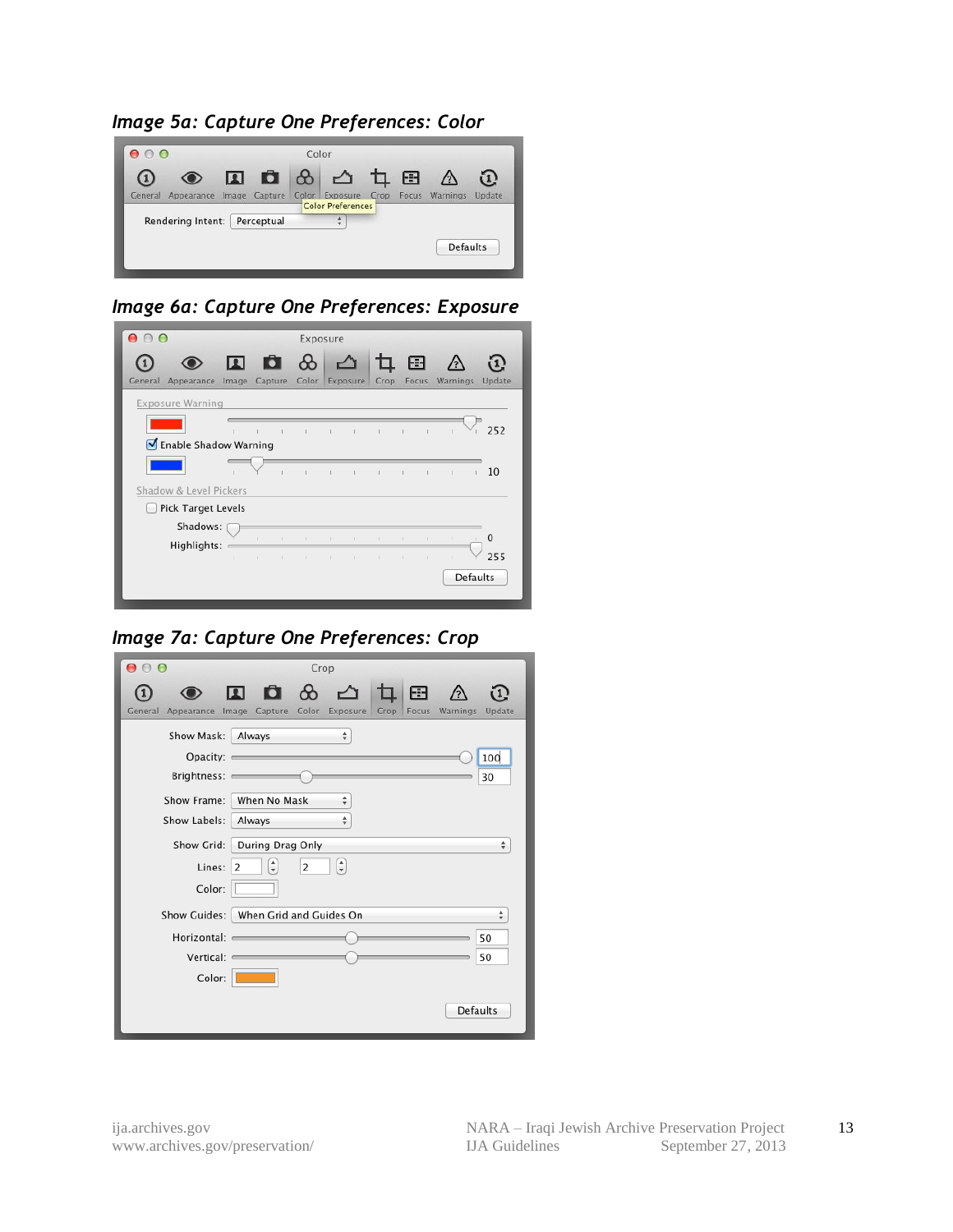*Image 8a: Capture One Preferences: Focus*

| $\bigcap$ |                                                                            |  | Focus |         |  |                 |                                |
|-----------|----------------------------------------------------------------------------|--|-------|---------|--|-----------------|--------------------------------|
|           | ◉                                                                          |  |       | 国自负凸中国公 |  |                 | $\textcircled{\scriptsize{1}}$ |
|           | General Appearance Image Capture Color Exposure Crop Focus Warnings Update |  |       |         |  |                 |                                |
|           | Focus Mask                                                                 |  |       |         |  |                 |                                |
|           | Threshold: $=$                                                             |  |       |         |  |                 | 250                            |
|           | Opacity:                                                                   |  |       |         |  |                 | 40                             |
|           | Color:                                                                     |  |       |         |  |                 |                                |
|           |                                                                            |  |       |         |  | <b>Defaults</b> |                                |
|           |                                                                            |  |       |         |  |                 |                                |

*Image 9a: Capture One Preferences: Warnings*

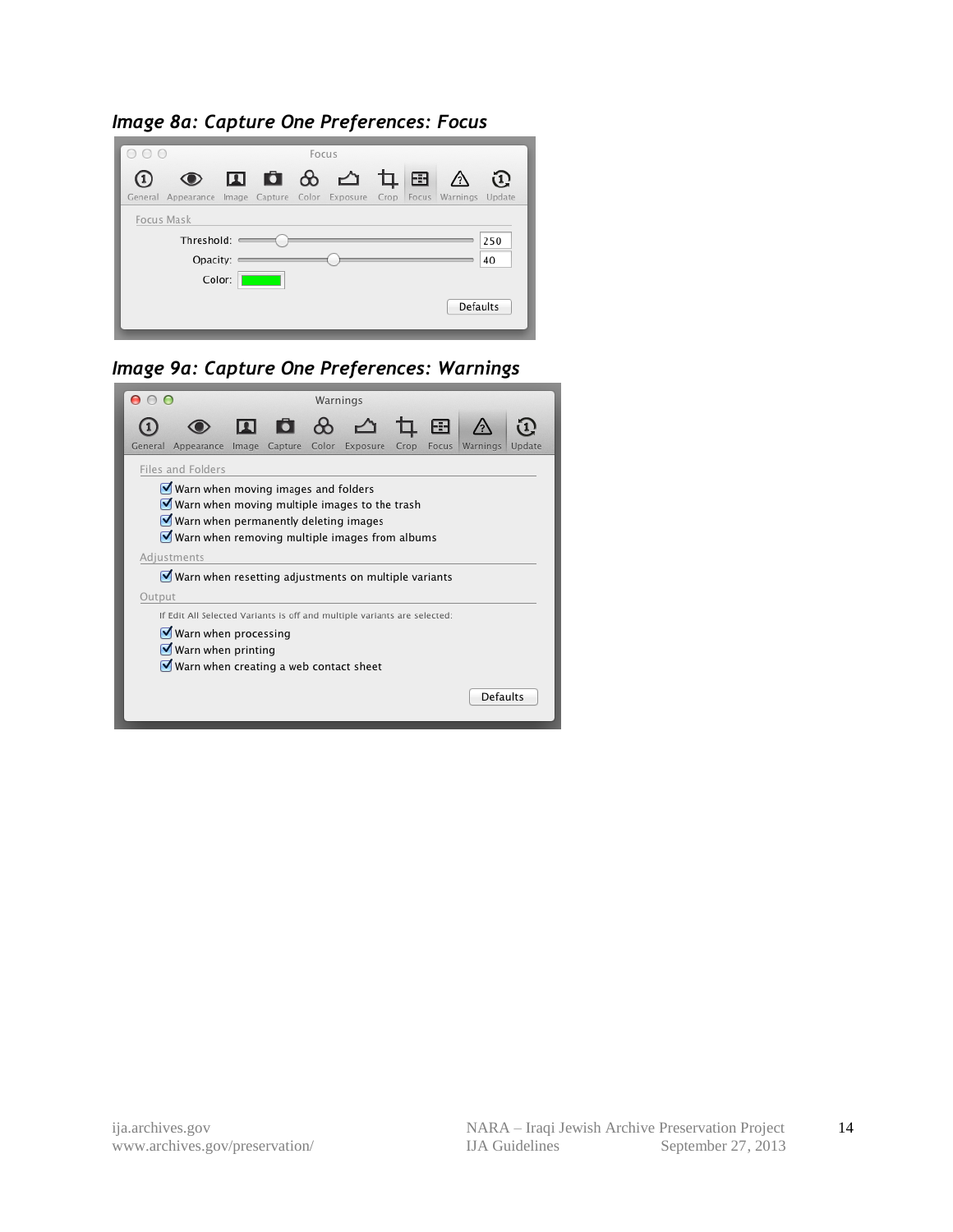| $\mathbf{\Theta} \odot \mathbf{\Theta}$<br>Update                        |                                        |
|--------------------------------------------------------------------------|----------------------------------------|
| 面 ⊗ △<br>П<br>General Appearance Image Capture<br>Color<br>Exposure      | 4日<br>Crop<br>Focus Warnings<br>Update |
| Updates                                                                  | On privacy                             |
| Automatically check for updates:                                         | Weekly<br>÷                            |
| Automatically register products:                                         | ÷<br>Ask                               |
| <b>Product Registrations</b>                                             |                                        |
| Product<br>Serial No.                                                    | Download<br>Version                    |
|                                                                          |                                        |
| Use the buttons on the right to move a product from one group to another |                                        |
| Last successful check: 2012-04-19 10:01:00                               | Check For Updates                      |

*\*Note: The Update tab is not applicable, as the Mac workstations in B411 are not connected to the internet.*

#### **Shutter Trigger Methods:**

The shutter can be triggered one of several ways:

1) Schneider application (not recommended for general scanning): Select "Release" button to fire shutter

2) Capture One software: Select orange "Capture" button within Capture Tab

3) Cable release:

- Change mode on camera back from Mode 1 to Normal
- Ensure cable is attached to power box

4) Foot pedal:

Change Mode on camera back from Mode 1 to Normal